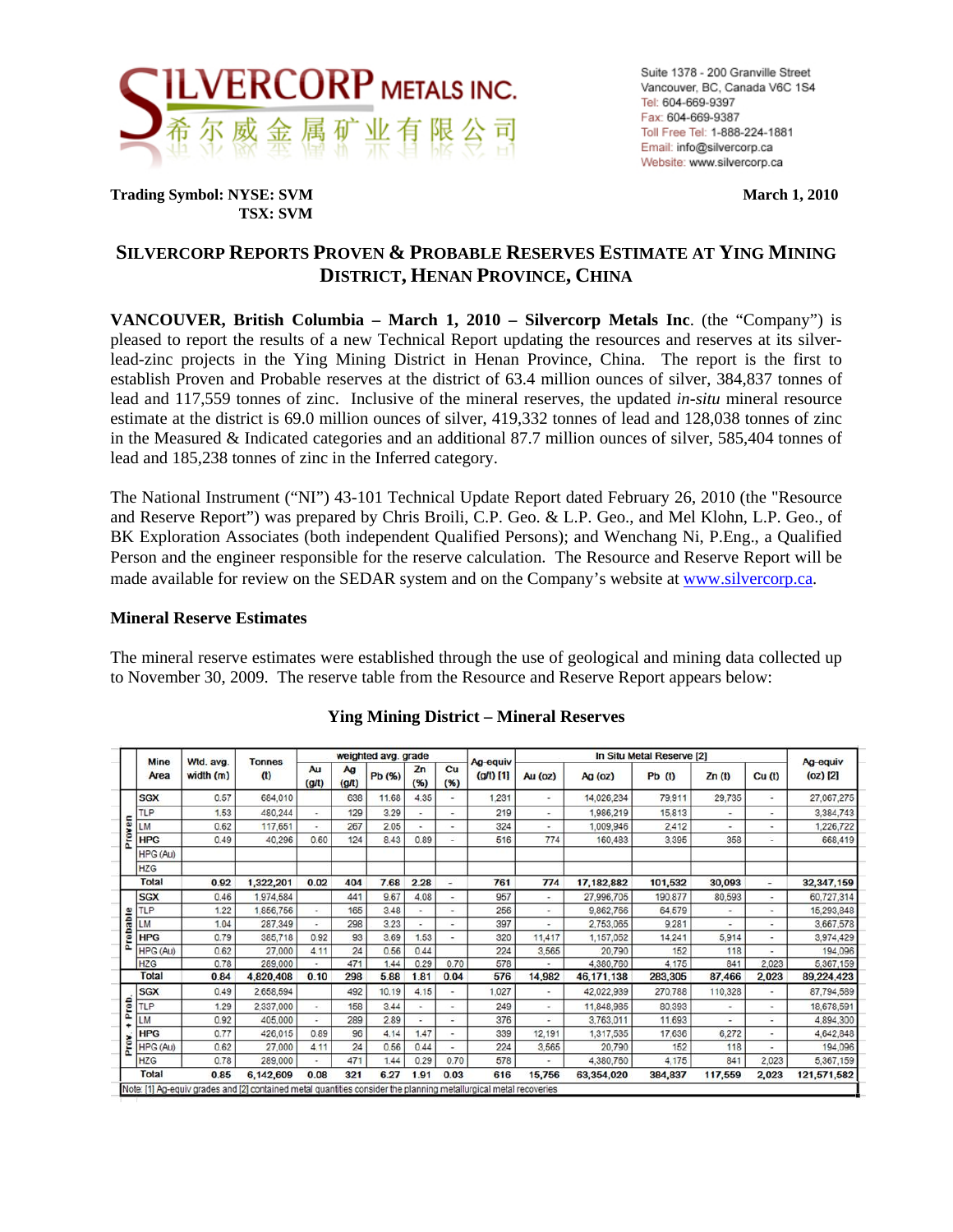The parameters used in the reserve calculation are listed in the table below. The silver equivalent and silver equivalent cut-off grades for the reserve calculation were determined using an economic model which includes average metal sales prices for the last three years; actual mill metal recoveries adjusted for direct shipping ore; and operational costs, mining dilution and mining recovery rates in 2009.

| <b>Items</b>              | <b>Units</b>       | SGX   | <b>HZG</b> | <b>HPG</b> | TLP, LM |
|---------------------------|--------------------|-------|------------|------------|---------|
| Ag Price                  | $US\%$ /oz         | 13.42 | 13.42      | 13.42      | 13.42   |
| Pb Price                  | US\$/lb            | 0.97  | 0.97       | 0.97       | 0.97    |
| Zn Price                  | US\$/lb            | 1.02  | 1.02       | 1.02       | 1.02    |
| <b>Resource Tax</b>       | $\frac{0}{0}$      | 2.00  | 2.00       | 2.00       | 2.00    |
| Mining Cost               | US\$/t             | 41.00 | 41.00      | 32.00      | 29.00   |
| <b>Sustaining Capital</b> | USS/t              | 5.00  | 5.00       | 5.00       | 5.00    |
| <b>Hauling Cost</b>       | US\$/t             | 3.50  | 3.50       | 3.50       | 3.00    |
| <b>Milling Cost</b>       | US\$/t             | 10.00 | 10.00      | 10.00      | 8.27    |
| G&A Cost                  | US\$/t             | 4.00  | 4.00       | 4.00       | 0.83    |
| Ag Milling                | $\frac{0}{0}$      | 92.5  | 90.0       | 86.0       | 88.0    |
| Pb Milling                | %                  | 96.5  | 88.0       | 93.5       | 90.0    |
| Zn Milling                | %                  | 80.0  | 80.0       | 80.0       | 80.0    |
| <b>Cutoff Grade</b>       | Ag. Equiv. $(g/t)$ | 159.0 | 159.0      | 143.0      | 114.0   |

### **Parameters Used in Reserve Calculation**

### **Mineral Resource Estimates**

The technical report also presents updated Mineral Resources for Silvercorp's Ying District projects. The estimated "Measured" and "Indicated" mineral resources tabled below are *inclusive* of mineral reserves.

## **Ying Mining District - Measured & Indicated Mineral Resources**

(Inclusive of Mineral Reserves)

|   |                                                                                                    | wtd.                 | Tonnes (t) |                         |             | weighted avg. grade |                     |                          |                          | In Situ Metal Resource [2] |               |          |         |       |  |
|---|----------------------------------------------------------------------------------------------------|----------------------|------------|-------------------------|-------------|---------------------|---------------------|--------------------------|--------------------------|----------------------------|---------------|----------|---------|-------|--|
|   | mine area                                                                                          | avg.<br>width<br>(m) |            | Au<br>(g <sub>A</sub> ) | Ag<br>(g/t) | Pb (%)              | Zn<br>$\frac{9}{6}$ | Cu<br>(%)                | Ag-e quiv<br>$(g/t)$ [1] | Au $(oz)$                  | $Ag$ (oz)     | Pb(t)    | Zn(t)   | Cu(t) |  |
|   | <b>SGX</b>                                                                                         | 0.57                 | 561,328    | ۰                       | 845         | 15.48               | 5.76                | ۰                        | 1.631                    | 0                          | 15,250,789    | 86,901   | 32,330  | ۰     |  |
|   |                                                                                                    | 1.53                 | 418,260    | $\sim$                  | 166         | 4.38                |                     | ۰                        | 288                      | 0                          | 2 2 3 7 1 2 0 | 18,336   |         |       |  |
|   | $\frac{1}{2}$<br>$\frac{1}{2}$<br>$\frac{1}{2}$<br>$\frac{1}{2}$<br>$\frac{1}{2}$<br>$\frac{1}{2}$ | 0.62                 | 95,253     |                         | 344         | 2.64                |                     |                          | 403                      | 0                          | 1,053,957     | 2.512    |         |       |  |
|   | <b>HPG</b>                                                                                         | 0.49                 | 33,526     | 0.84                    | 160         | 10.82               | 1.19                |                          | 639                      | 902                        | 172,224       | 3,627    | 398     |       |  |
|   | HPG (Au)                                                                                           |                      |            |                         |             |                     |                     |                          |                          |                            |               |          |         |       |  |
|   | <b>HZG</b>                                                                                         |                      |            |                         |             |                     |                     |                          |                          |                            |               |          |         |       |  |
|   | total                                                                                              | 0.93                 | 1,108,367  | 0.03                    | 525         | 10.05               | 2.95                |                          | 988                      | 901.81                     | 18,714,091    | 111,375  | 32,728  |       |  |
|   | <b>SGX</b>                                                                                         | 0.46                 | 1,619,839  | ۰                       | 584         | 12.81               | 5.41                | $\sim$                   | 1,267                    | 0                          | 30,431,201    | 207,475  | 87,602  | ٠     |  |
|   | ETLP                                                                                               | 2.12                 | 1.564.172  | ×                       | 216         | 4.49                |                     |                          | 333                      | 0                          | 10.839.890    | 70,206   |         |       |  |
|   |                                                                                                    | 1.40                 | 231,781    |                         | 385         | 4.17                |                     |                          | 497                      |                            | 2,868,024     | 9.670    |         |       |  |
|   | B HPG<br>E HPG (Au)                                                                                | 0.79                 | 322.414    | 1.23                    | 125         | 4.93                | 2.05                |                          | 422                      | 12.776                     | 1,294.758     | 15,882   | 6,620   |       |  |
|   |                                                                                                    | 0.62                 | 31,676     | 5.41                    | 32          | 0.75                | 0.58                |                          | 382.22                   | 5.512                      | 32.089.27     | 237.51   | 184.56  |       |  |
|   | <b>HZG</b>                                                                                         | 0.78                 | 248,484    |                         | 598         | 1.81                | 0.36                | 0.88                     | 730.13                   |                            | 4.777.173     | 4,486.80 | 903.10  | 2.181 |  |
|   | total                                                                                              | 1.21                 | 4,018,367  | 0.14                    | 389         | 7.66                | 2.37                | 0.05                     | 751                      | 18,288                     | 50,243,135    | 307,957  | 95,309  | 2,181 |  |
|   | <b>SGX</b>                                                                                         | 0.49                 | 2.181.168  | $\sim$                  | 651         | 13.50               | 5.50                | $\overline{\phantom{a}}$ | 1.361                    | 0                          | 45.681.990    | 294.376  | 119,931 |       |  |
|   | $\frac{2}{1}$ TLP                                                                                  | 2.00                 | 1,982,432  | z.                      | 205         | 4.47                |                     |                          | 323                      | 0                          | 13.077.011    | 88,541   |         |       |  |
|   | <b>LM</b>                                                                                          | 1.17                 | 327,034    |                         | 373         | 3.72                |                     |                          | 470                      | $\bf{0}$                   | 3,921,981     | 12,182   |         |       |  |
| ď | <b>SHPG</b>                                                                                        | 0.76                 | 355,940    | 1.20                    | 128         | 5.48                | 1.97                | ٠                        | 442                      | 13,678                     | 1,466,981     | 19,509   | 7.018   |       |  |
|   | HPG (Au)                                                                                           | 0.62                 | 31,676     | 5.41                    | 32          | 0.75                | 0.58                |                          | 382.22                   | 5,512                      | 32,089.27     | 237.51   | 184.56  |       |  |
|   | <b>HZG</b>                                                                                         | 0.78                 | 248,484    |                         | 598         | 1.81                | 0.36                | 0.88                     | 730.13                   |                            | 4.777.173     | 4.486.80 | 903.10  | 2,181 |  |
|   | total                                                                                              | 1.15                 | 5,126,734  | 0.12                    | 418         | 8.18                | 2.50                | 0.04                     | 802                      | 19,190                     | 68,957,225    | 419,332  | 128,037 | 2,181 |  |

[1] Ag-equiv grades and [2] contained metal quantities consider estimated average metallurgical metal recoveries but do not consider mining dilution.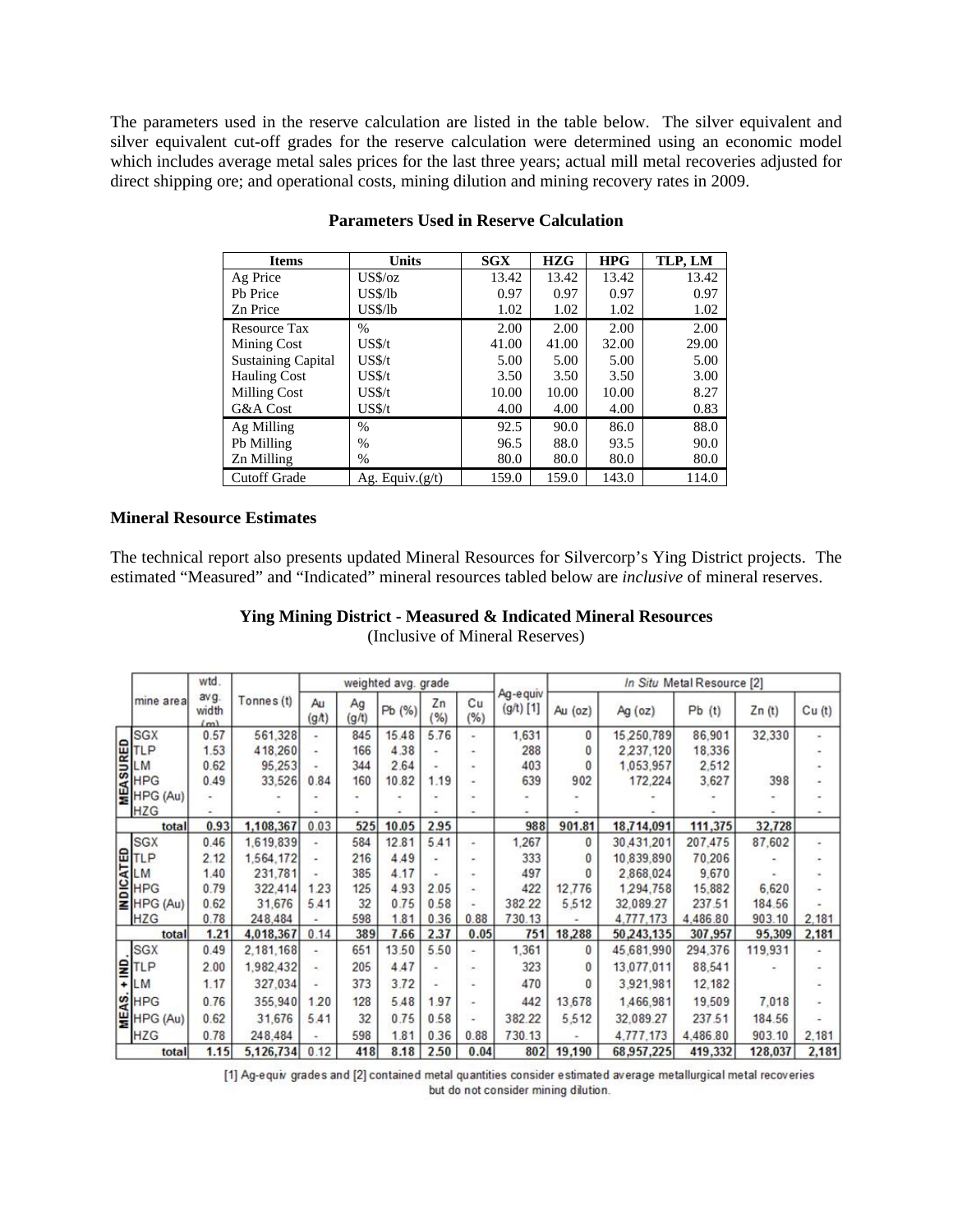#### **Ying Mining District - Inferred Mineral Resources**

|                                           | wtd.<br>avg.<br>width<br>(m) | Tonnes (t) |             |             | weighted avg. grade |           |             | Ag-equiv<br>$(g/t)$ [1] | In Situ Metal Resource [2] |            |         |         |                          |  |
|-------------------------------------------|------------------------------|------------|-------------|-------------|---------------------|-----------|-------------|-------------------------|----------------------------|------------|---------|---------|--------------------------|--|
| mine area                                 |                              |            | Au<br>(g/t) | Ag<br>(g/t) | Pb(%)               | Zn<br>(%) | Cu<br>(9/6) |                         | Au $(oz)$                  | Ag $(oz)$  | Pb(t)   | Zn(t)   | Cu <sub>(t)</sub>        |  |
| <b>SGX</b>                                | 0.50                         | 2.619.972  |             | 814         | 18.00               | 6.64      |             | 1.738                   |                            | 68.557.693 | 471,605 | 173,933 | 511                      |  |
|                                           | 1.27                         | 2.827.622  | 0.09        | 135         | 2.96                |           |             | 213                     | 8204                       | 12.295.419 | 83,575  | $\sim$  | $\overline{\phantom{a}}$ |  |
| <b>RELATLP</b>                            | 0.88                         | 84.677     |             | 265         | 2.45                | $\sim$    |             | 326                     | $\overline{\phantom{a}}$   | 721,590    | 2.075   | $\sim$  | ۰                        |  |
|                                           | 1.02                         | 365,450    | 69          | 114         | 6.37                | 2.86      |             | 516                     | 19,878                     | 1.343.649  | 23.285  | 10,441  | Ξ                        |  |
| $\mathbb{E}$ HPG<br>$\mathbb{E}$ HPG (Au) |                              |            |             |             |                     |           |             |                         |                            |            |         |         |                          |  |
| <b>HZG</b>                                | 0.62                         | 271.042    |             | 552         | 1.43                | 0.32      | 0.66        | 645                     |                            | 4.806.976  | 3.864   | 864     | 1.791                    |  |
| total                                     |                              | 6,168,763  |             |             |                     |           |             |                         | 28,082                     | 87.725.328 | 584,404 | 185,238 | 2.302                    |  |

T

[1] Ag-equiv grades and [2] contained metal quantities consider estimated average metallurgical metal recoveries but do not consider mining dilution

Chris Broili, C.P. Geo. & L.P. Geo., Mel Klohn, L.P. Geo., and Wenchang Ni, P. Eng., Qualified Persons as defined by NI 43-101, have reviewed and consented to this press release and that it fairly and accurately represents the information in the Technical Report that supports the disclosure.

Myles Gao, P.Geo., President and Chief Operating Officer of Silvercorp, is the Qualified Person for Silvercorp under NI 43-101 and has reviewed and given consent to this press release.

### **About Silvercorp Metals Inc.**

Silvercorp Metals Inc. is engaged in the acquisition, exploration, development and mining of high-grade silver-related mineral properties in China and Canada. Silvercorp is the largest primary silver producer in China through the operation and development of four silver-lead-zinc mines at the highly profitable Ying Mining Camp in the Henan Province of China. The company is also applying for a mining permit at the GC property in the Guangdong Province to establish a second base for production in China. Additionally, Silvercorp recently acquired the Silvertip project in northern British Columbia, Canada, as an additional platform for growth and geographic diversification. The Company's shares are traded on the New York Stock Exchange and Toronto Stock Exchange and are included as a component of the S&P/TSX Composite and the S&P/TSX Global Mining Indexes.

### **For further information:**

SILVERCORP METALS INC. Rui Feng, Chairman/CEO & Lorne Waldman, Corporate Secretary Phone:(604) 669-9397, Toll Free Phone: 1-888-224-1881 Fax: (604) 669-9387, Email: info@silvercorp.ca, website: www.silvercorp.ca.

### **Cautionary Statements**

Certain of the statements made herein may contain forward-looking statements or information within the meaning of Canadian securities laws and the applicable securities laws of the United States. Forwardlooking statements or information, including statements relating to future exploration plans and exploration potential are based on a number of estimates and assumptions and are subject to a variety of risks and uncertainties, which could cause actual events or results to differ from those reflected in the forward-looking statements. Should one or more of these risks and uncertainties materialize, or should underlying estimates and assumptions prove incorrect, actual results may vary materially from those described in forward looking statements. Factors related to such risks and uncertainties, and underlying estimates and assumptions include, among others, discrepancies between actual and estimated reserves and resources, and between actual and estimated metallurgical recoveries; speculative nature of mineral exploration; dilution; as well as those factors discussed in the section entitled "Risk Factors" in